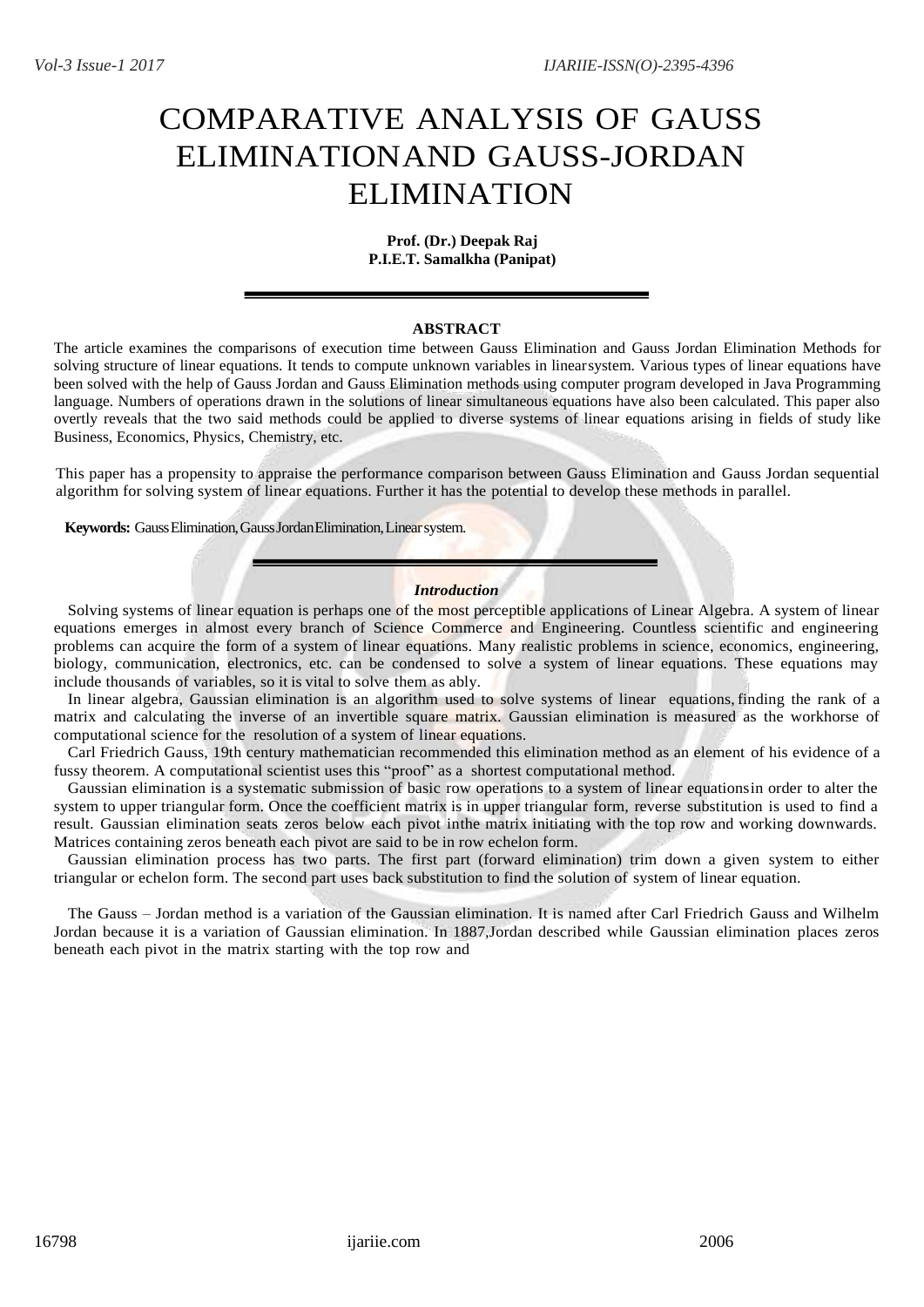working downwards, Gauss Jordan elimination method goes a step advance by placing zeroes above and below each pivot. Every matrix has a reduced row stratum form and Gauss – Jordan elimination is assured to find it.

## *Background theory*

A system of linear equations is a collection of linear equation involving the similar set of variables.

An explanation of a linear system is an assignment of values to the variable x1, x2, x3, ..., x<sub>n</sub> equivalently, such that  $\{x_i\}^n$  i = 1, each of the equation is satisfied. The set of every probable solution is called the solution set. A linear system solution may behave in any of the following ways:

- **1. The system has infinitely many solutions (∞)**
- **2. The system has a unique solution (1)**
- **3. The system has no solution (0 or Nil)**

For the three variables, each linear equation concludes a plane in 3D spaces and the solution set is the intersection of these planes. Thus, the solution set may perhaps be a line, a single point or the empty set. For variables, each linear equation determines a hyper plane in n-dimensional space. The solution set is the intersection of these hyper-planes, which may be a flat of any dimension. The solution set for two equations in three variables is generally a line.

Generally, the comportment of a linear system is resolute by the relationship between the number of equations and the number of unknown variables. Usually, a system with fewer equations than unknowns has infinitely many solutions such system is also known as an undetermined system. A system with the same number of equation and unknowns has a single unique solution. A system with more equations than unknowns has no solution. There are many methods of solving linear systems. Among them, Gauss and Gauss Jordan elimination methods shall be considered [2].So, they arediscussed in details in the following sections.

#### *A. Gauss elimination method*

Gaussian elimination is a systematic application of elementary row operations to a system of linear equations in order to convert the system to upper triangular form. Once the coefficient matrix is in upper triangular form, Substitution is used to find a solution. The general procedure for Gaussian elimination can be summarized in the following steps:

- 1. Write the augmented matrix for the system of linear equation.
- 2. Use elementary operation on  ${A/b}$  to transform A into upper triangular form. If a zero is located on the diagonal, switch the rows until a non zero is in that place. If you are unable to do so, stop; the system has either infinite or no solution.
- 3. Use back substitution to find the solution of the problem.

Consider the n linear equations in n unknowns

 $a_11x_1 + a_12x_2 + ... + a_1nx_n = a_1.n+1a_21x_1 + ...$  $a_2x_2 + ... + a_{2n}x_n = a_{2,n+1}a_3x_1 + a_3x_2 + ...$  $... + a3n^2n = a3_n+1$ … … … … … … an1x1 +  $a_n3x_2 + ... + a_{nn}x_n = a_{n,n+1}$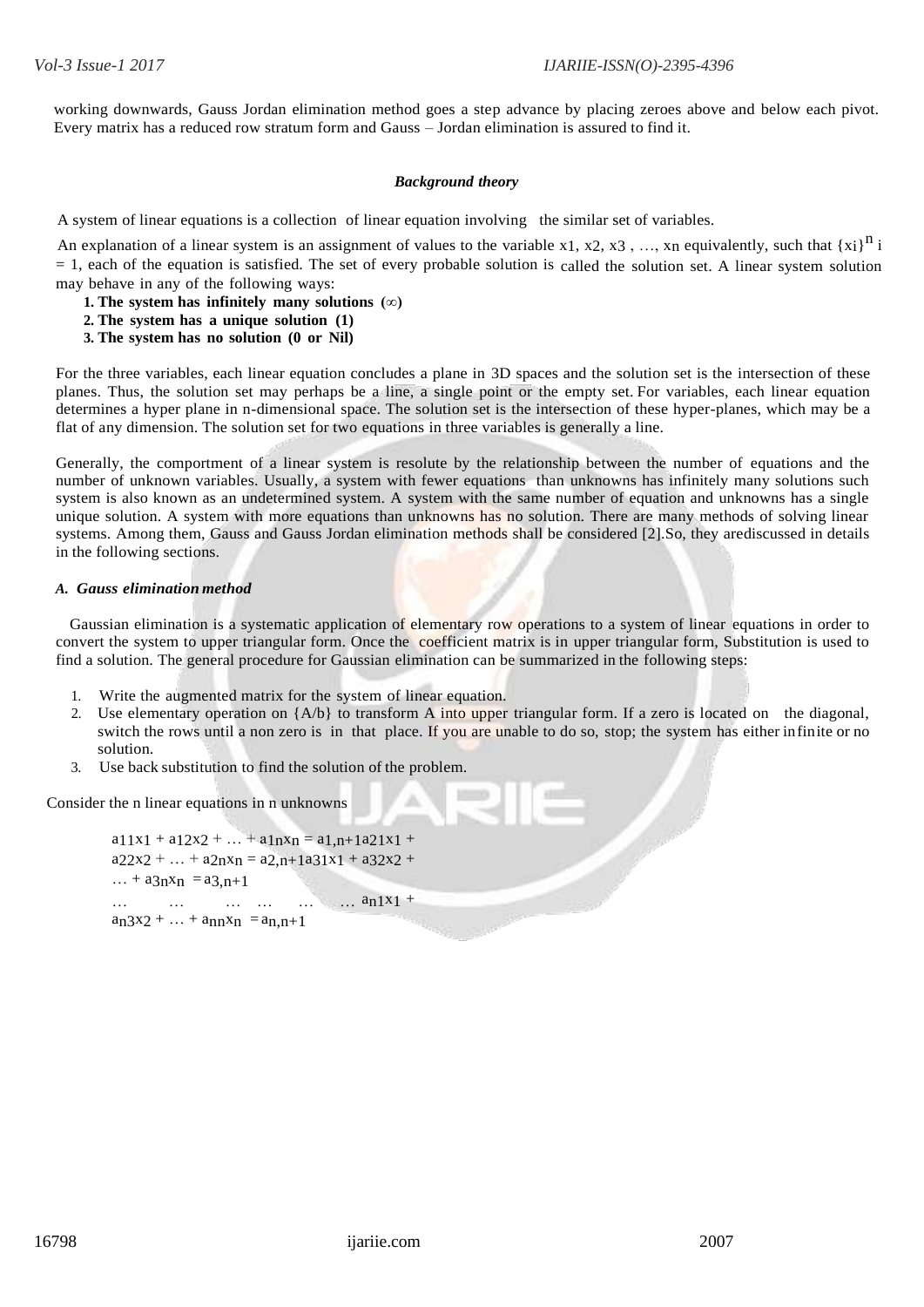Where aij and  $ai,j+1$  are known constant and  $x_i$ 's are unknowns. The system is equivalent to  $AX = B$ 

$$
\begin{bmatrix} a_{11} & a_{12} & a_{13} & \dots & a_{1n} \\ a_{21} & a_{22} & a_{23} & \dots & a_{2n} \\ a_{31} & a_{32} & a_{33} & \dots & a_{3n} \\ \dots & \dots & \dots & \dots & \dots \\ a_{n1} & a_{n2} & a_{n3} & \dots & a_{nn} \end{bmatrix} \begin{bmatrix} x_1 \\ x_2 \\ x_3 \\ \dots \\ x_n \end{bmatrix} = \begin{bmatrix} a_{1,n+1} \\ a_{2,n+1} \\ a_{3,n+1} \\ \dots \\ a_{n,n+1} \end{bmatrix}
$$

Step 1: Store the coefficients in an augmented matrix. The superscript on aij means that this is the firsttime that a number is stored in location (i, j).

Step 2: If necessary, switch rows so that a11  $\neq$  0, then eliminate x1 in row2 through n. In this processmi1 is the multiple of row1 that is subtracted from row i.

for 
$$
i = 2
$$
 to n  
\n $mi1 = ai1 / a11ai1$   
\n $= 0$   
\nfor  $j = 2$  to n+1  
\n $aij = aij - mi1 * a1jend$   
\nfor  
\nend for

The new elements are written a<sub>ij</sub> to indicate that this is the second time that a number has been stored inthe matrix at location ( i , j ). The result after step 2 is

 $\begin{bmatrix} a_{11} a_{12} a_{13} ... a_{1n} \\ 0 & a_{22} a_{23} ... a_{2n} \\ 0 & a_{32} a_{33} ... a_{3n} \\ ... & ... & ... & ... \\ 0 & a_{n} a_{n} a_{n} \end{bmatrix} \begin{bmatrix} a_{1,n+1} \\ a_{2,n+1} \\ a_{3,n+1} \\ ... \\ a_{n} \end{bmatrix}$ 

Step 3: If necessary, switch the second row with some row below it so that  $a22 \neq 0$ , then eliminate x2 inrow 3 through n. In this process ui2 is the multiple of row 2 that is subtracted from row i .

for  $i = 3$  to n

```
u_12 = a_12 / a_22a_12 =\Omegafor j = 3 to n+1aij = a_{ij} - u_{i2} * a_{2j}end for
end for
```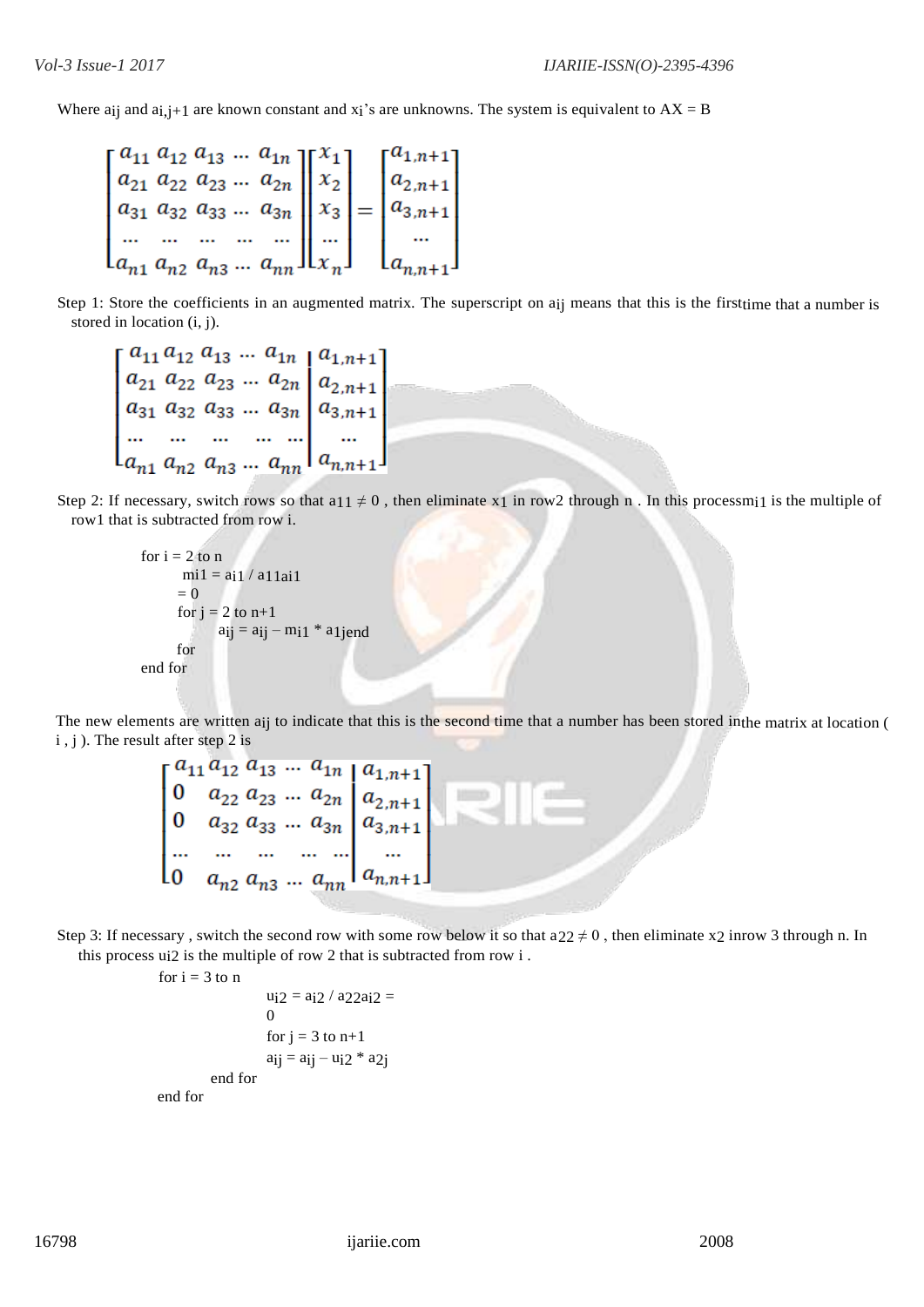The new elements are written a<sub>ij</sub> indicate that this is the third time that a number has been stored in thematrix at location  $(i, j)$ ). The after step 3 is

 $\begin{bmatrix} a_{11}a_{12} & a_{13} & \ldots & a_{1n} & a_{1,n+1} \\ 0 & a_{22} & a_{23} & \ldots & a_{2n} & a_{2,n+1} \\ 0 & 0 & a_{33} & \ldots & a_{3n} & a_{3,n+1} \\ \ldots & \ldots & \ldots & \ldots & \ldots & \ldots \\ 0 & 0 & a_{n2} & \ldots & a_{nn} & a_{n,n+1} \end{bmatrix}$ 

Step k+1: This is the general step. If necessary, switch row k with some row beneath it so that  $a_{kk}$  != 0;then eliminate  $x_k$  in rows k+1 through n . Here uik is the multiple of row k that is subtracted from row i .

> for  $i = k + 1$  to n  $u_{ik} = a_{ik} / a_{kk}$ aik  $= 0$ for  $j = k + 1$  to  $n+1$  $a_{ij} = a_{ij} - u_{ik} * a_{ki}$ end for end for

The final result after  $x_{n-1}$  has been eliminated from row n is

|     |  |  | $a_{11}a_{12}a_{13} \dots a_{1n} a_{1,n+1}$                                                                                                                  |  |
|-----|--|--|--------------------------------------------------------------------------------------------------------------------------------------------------------------|--|
|     |  |  | $\begin{vmatrix} 0 & a_{22} & a_{23} & \dots & a_{2n} \\ 0 & 0 & a_{33} & \dots & a_{3n} \end{vmatrix} \begin{vmatrix} a_{2,n+1} \\ a_{3,n+1} \end{vmatrix}$ |  |
|     |  |  |                                                                                                                                                              |  |
|     |  |  |                                                                                                                                                              |  |
|     |  |  |                                                                                                                                                              |  |
| L O |  |  | 0 0 $a_{nn}$   $a_{n,n+1}$ ]                                                                                                                                 |  |
|     |  |  |                                                                                                                                                              |  |

The upper triangularization process is now complete  $x_n = a_{n,n+1} / a_{n}$  for  $i = n$  to 1 step -1

> $sum = 0$ for  $j = i+1$  to n  $sum = sum + a_{ij} * xjend$ for  $x_i = (ai, n+1 - sum) / aiiend$  for

Perform the back substitution, get the values of  $x_n$ ,  $x_{n-1}$ ,  $x_{n-2}$ , ...,  $x_1$ .

# *Sequential Algorithm – Gauss Elimination Method*

```
Input : Given Matrix a[1 : n, 1: n+1]Output
: x[1:n]
```

```
1. for k = 1 to n-1
2. for i = k+1 to n
3. u = aik/akk4. for j = k to n+15. aij = aij - u * akj6. nextj
```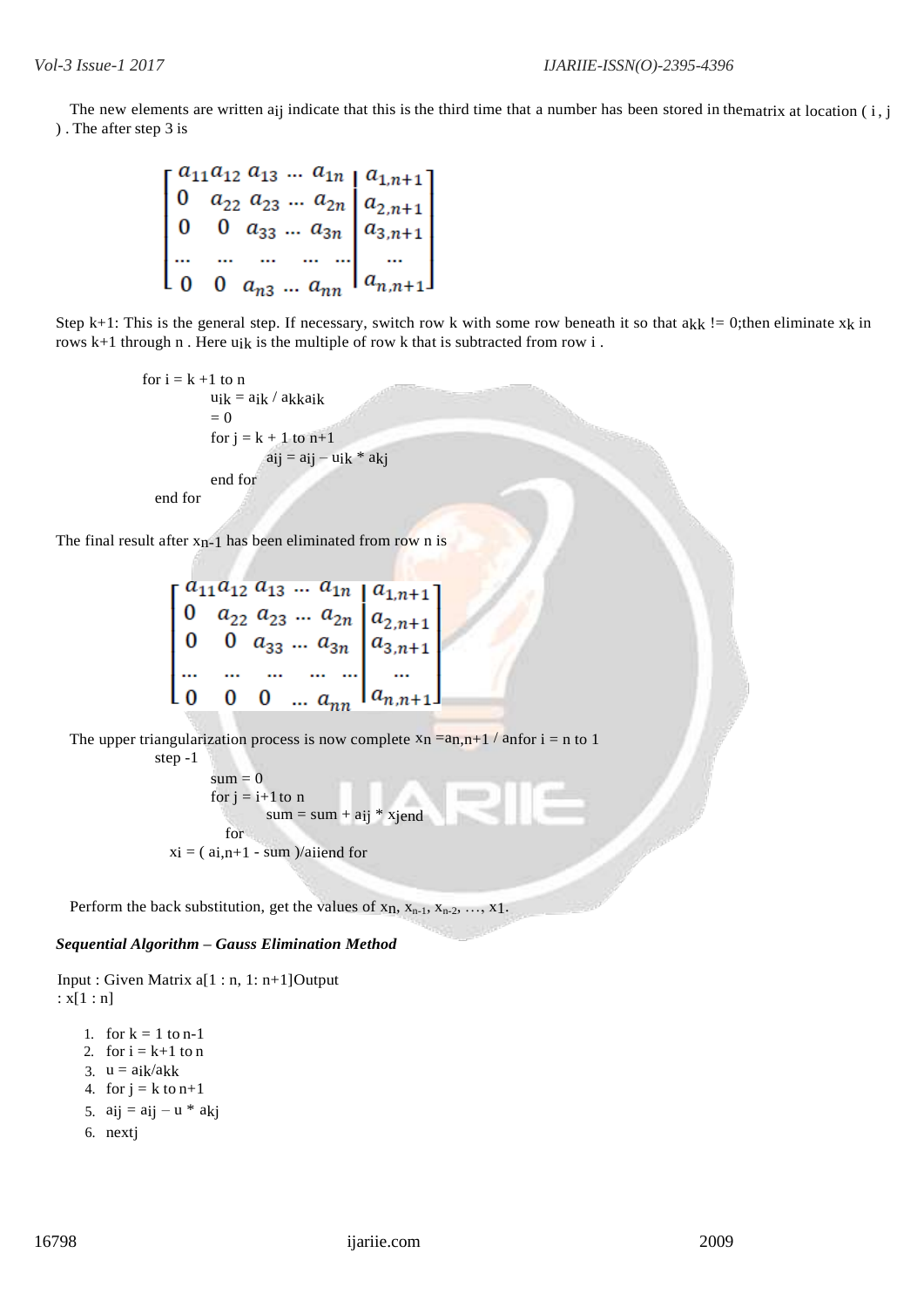7. nexti 8. nextk 9.  $xn = an, n+1/ann$ 10. for  $i = n$  to 1 step -1 11.  $sum = 0$ 12. for  $j = i+1$  to n 13. sum = sum + aij  $*$  xj 14. ne xt j 15. xi =  $($  ai, n+1 - sum  $)/$ aii 16. next i 17. end

# *B. Gauss Jordan elimination method*

Gauss Jordan elimination is a modification of Gaussian elimination. Again we are transforming the coefficient matrix into another matrix that is much easier to solve and the system represented by the new augmented matrix has the same solution set as the original system of linear equations. In Gauss Jordan elimination, the goal is transform the coefficient matrix into a diagonal matrix and the zeros are introduced into the matrix one column at a time. We work to eliminate the elements both above and below the diagonal elements of a given column in one passes through the matrix. The general procedure for Gauss Jordan elimination can be summarized in the following steps:

- 1. Write the augmented matrix for a system of linear equation
- 2. Use elementary row operation on the augmented matrix [A/b] to the transform A into diagonal form(pivoting). If a zero is located on the diagonal, switch the rows until a non-zero is in that place. If you are unable to do so, stop; the system has either infinite or no solution.
- 3. By dividing the diagonal elements and a right-hand side's element in each row by the diagonal elements in the row, make each diagonal elements equal to one.

Given a system of equation 4 x 4 matrix of the form:

|                                                                                                                                                                                                                                           | $\lceil b_1 \rceil$                               |
|-------------------------------------------------------------------------------------------------------------------------------------------------------------------------------------------------------------------------------------------|---------------------------------------------------|
|                                                                                                                                                                                                                                           |                                                   |
|                                                                                                                                                                                                                                           |                                                   |
| $\begin{bmatrix} a_{11} & a_{12} & a_{13} & a_{14} \\ a_{21} & a_{22} & a_{23} & a_{24} \\ a_{31} & a_{32} & a_{33} & a_{34} \\ a_{41} & a_{42} & a_{43} & a_{44} \end{bmatrix} \begin{bmatrix} x_1 \\ x_2 \\ x_3 \\ x_4 \end{bmatrix} =$ | $\begin{bmatrix} b_2 \\ b_3 \\ b_4 \end{bmatrix}$ |

Step 1: Write the above as augmented matrix, we have

```
\begin{bmatrix} a_{11} & a_{12} & a_{13} & a_{14} \ a_{21} & a_{22} & a_{23} & a_{24} \ a_{31} & a_{32} & a_{33} & a_{34} \ a_{41} & a_{42} & a_{43} & a_{44} \end{bmatrix} \begin{bmatrix} b_1 \ b_2 \ b_3 \end{bmatrix}
```
Step 2: Pivoting the matrix, that is,

- Interchanging rows, if necessary, to obtain an augmented matrix in which the first entry in the first row is nonzero (e.g.  $\operatorname{R}i \leftrightarrow \operatorname{R}j$ ).
- Add one row to another row, or multiply one row first and then adding it to another(e.g. kRj + Ri  $\rightarrow$ Ri).
- Multiplying a row by any constant greater than zero (e.g. kRi  $\rightarrow$  Ri).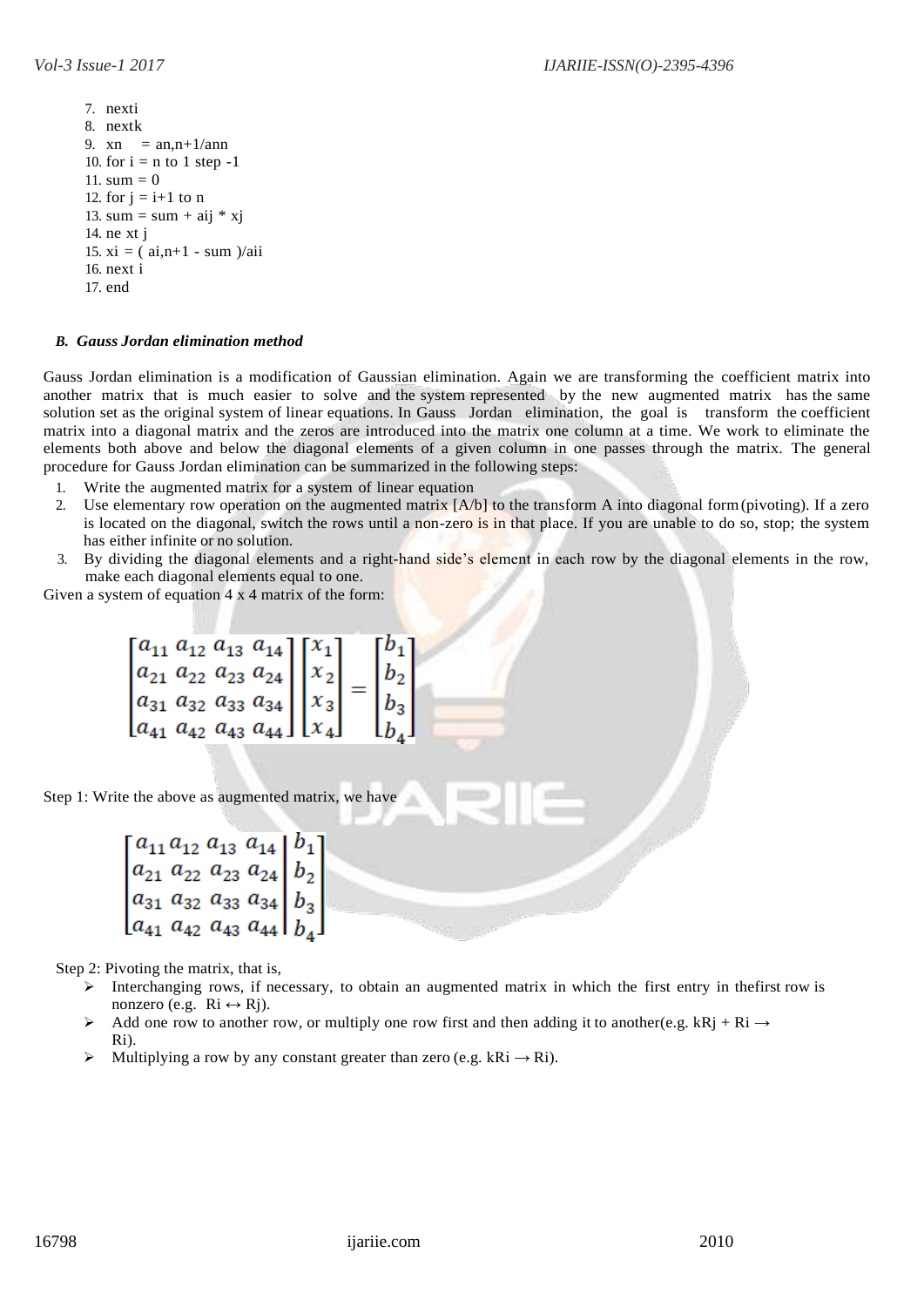(NOTE:  $\rightarrow$  means "replaces", and  $\leftrightarrow$  means "interchange") Continue until the final matrix is in row-reduced form, i.e.

 $\begin{bmatrix} a_{11} & 0 & 0 & 0 & b_1 \\ 0 & a_{22} & 0 & 0 & b_2 \\ 0 & 0 & a_{33} & 0 & b_3 \\ 0 & 0 & 0 & a_{44} & b_4 \end{bmatrix}$ 

# **Sequential Algorithm – Gauss Jordan Elimination Method**

Input : Given Matrix a[1 : n, 1 : n+1]Output :  $x[1:n]$ 

1. for  $i = 1$  to n 2. for  $j = 1$  to  $n+1$ 3. if ( $i \neq j$ ) then 4.  $u = a_{ik}/a_{kk}$ 5. for  $k = 1$  to  $n+1$ 6. aj $k = ajk - u * aik$ 7. end if 8. nextk 9. nextj 10. nexti 11. for  $i = 1$  to n 12.  $xi = a_{i,n+1}/a_{ii}$ 13. end

*Design and implementation of the proposed system*

# *A. Design of the proposed system*

The design of the proposed system is illustrated in figure 1. In this system, the algorithm has first selected to solve the problem. Then send the input problem or the system of linear equations for solving by each algorithm. Here the problem is calculated both of Gauss Jordan and Gauss Elimination algorithm. It is illustrious that the two algorithms give the same results for the same problem. But results show the different execution time for the solution. So, the system will give the disparity of execution time for the problem solving these algorithms.



Figure 1: The Proposed System Design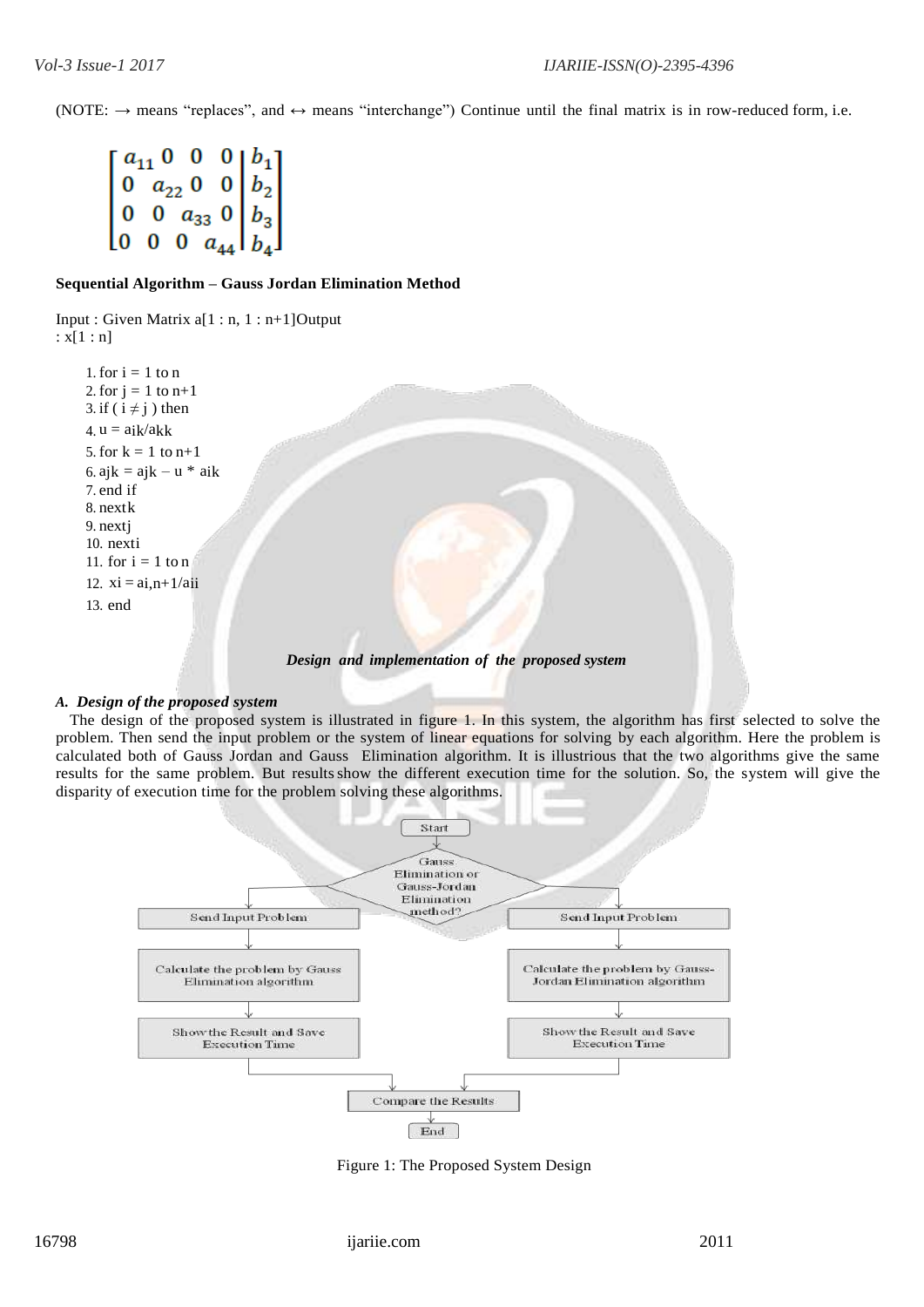#### *B. Implementation*

This system tends to compute unknown variables in linear equations with the help of Gauss Elimination and Gauss Jordan Elimination algorithms. It is implemented by using Java programming language.

When the system is started, the user will see the home window form as illustrated in figure 2. In this form, the user can choose the desire algorithm and number of unknown variables. On the other way, the user can type the desire unknown equations in the text boxes in this form.

| Matrix A (Confricients) |             | Gauss and Gauss-Jordan Sequential<br>Matrix > (Contribinate) |               | <b>MATER II</b>                                                                           |
|-------------------------|-------------|--------------------------------------------------------------|---------------|-------------------------------------------------------------------------------------------|
| Unknower Variations     | x<br>$\sim$ |                                                              | $\frac{1}{2}$ | <b>GET CLOSES-6 ENFITTEERDOFF</b><br>C Gauss Jordan Elimination<br>SILIT.<br><b>CHILE</b> |
| <b>FORWART</b>          |             |                                                              |               |                                                                                           |
|                         |             |                                                              |               |                                                                                           |

Figure 2: Implementation of the Gauss Elimination and Gauss-Jordan Elimination Methods Under the Gauss

Elimination calculation, the user must choose Gauss Elimination option and define the number of unknown variables. Figure 3 mention the sample of calculation result for five variables. And it can also display the calculation time.

| <b>MATCH III</b><br>Matrix Al (Contribution)<br>Matrix X: (Conthomnia)<br>â<br>$\overline{\phantom{a}}$<br>2.03.011.02.03.0<br>m.<br>$-1.13$<br>×<br>-<br>ш<br>4.01<br>4.0.4.0.1.0.4.0.1.0<br>v<br>œ<br>$\infty$<br>3.0<br>a d<br>2.0.6.0.2.0.2.0.1.0<br>×<br>÷<br>₩<br>$\overline{\phantom{a}}$<br>٠<br>$-1.11$<br>0.02.01.00.04.0<br><b>KX</b><br><b>B Gaune Elessination</b><br>$2x + 3y - x + 2p + 2t = 4$<br>$\sim$<br>$55 -$<br>Unionswit Variation.<br>$4x + 4y - z + 4p + 5 = 4$<br><b>Course Jordan Elimination</b><br>$20x + 6y = 22 + 20 - 1 = 3$<br>$29 + 24 + 41 = 4$<br>$-4xx + 6y + 71 = 0$<br>Elean<br><b>Binder</b><br><b>FEATURER</b><br>$0.0$ 0.0 0.0 $-2.0$ -1.5<br>on.<br>0.0 0.0 0.0 0.0 3.0<br>$x = 1.73611111111111111$<br>$V = 0.25000000000000001$<br>$ z=0.3800000000000002$<br>$p = -1.0833333333333335$<br>$t = 0.777777777777798$<br>End Time : 1392276626161 milli sec.<br>Total Processing Time : 26 milli sec.<br>$\sim$ | Gauss and Gauss-Jordan Sequential |  |
|-----------------------------------------------------------------------------------------------------------------------------------------------------------------------------------------------------------------------------------------------------------------------------------------------------------------------------------------------------------------------------------------------------------------------------------------------------------------------------------------------------------------------------------------------------------------------------------------------------------------------------------------------------------------------------------------------------------------------------------------------------------------------------------------------------------------------------------------------------------------------------------------------------------------------------------------------------------|-----------------------------------|--|
|                                                                                                                                                                                                                                                                                                                                                                                                                                                                                                                                                                                                                                                                                                                                                                                                                                                                                                                                                           |                                   |  |
|                                                                                                                                                                                                                                                                                                                                                                                                                                                                                                                                                                                                                                                                                                                                                                                                                                                                                                                                                           |                                   |  |

Figure3: The result for five unknown variables using Gauss Elimination Method

Under the Gauss Jordan Elimination calculation, the user must choose Gauss Jordan Elimination option and define the number of unknown variables. Figure 4 mention the sample of calculation result for five variables. And it can also display the calculationtime.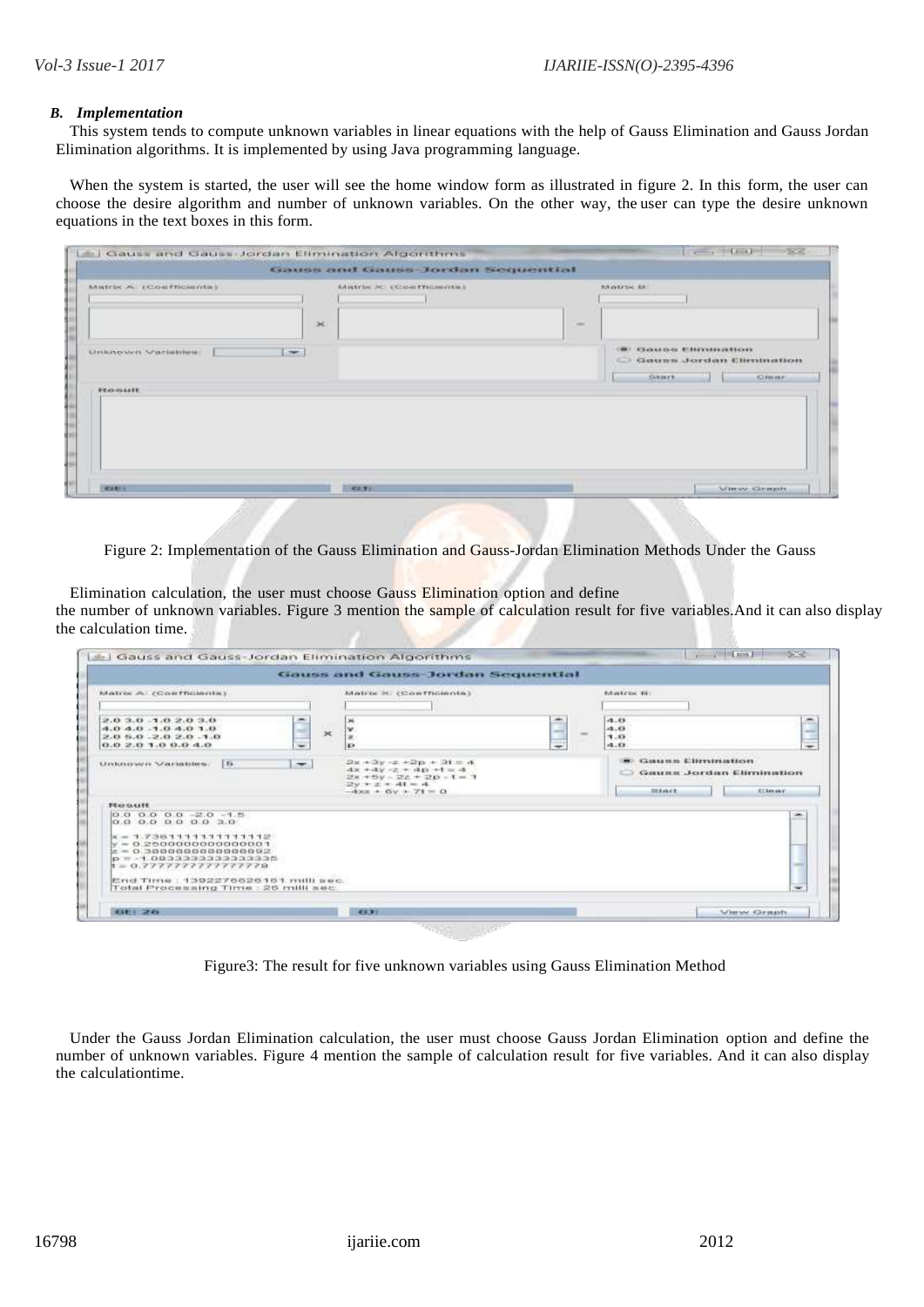|                                                                                                                                                                                                                                                                                                                        |                                                                                                                                                              | Goungs and Goungs-Jordan Sequential                                                          |                                                                                    |                                                |
|------------------------------------------------------------------------------------------------------------------------------------------------------------------------------------------------------------------------------------------------------------------------------------------------------------------------|--------------------------------------------------------------------------------------------------------------------------------------------------------------|----------------------------------------------------------------------------------------------|------------------------------------------------------------------------------------|------------------------------------------------|
| Allertrise also CC crestfiesterrites in<br>(1.1, 0.4, 0.1, 0.1, 0.4, 0.4)<br>2.0 6.0 - 2.0 2.0 - 1.0<br>0.0 2.0 1.0 0.0 4.0                                                                                                                                                                                            | Allectrise DC: (Class/Prostoretos).<br>Ó<br>$\overline{a}$<br>$\rightarrow$<br>×<br>×<br>$\overline{\phantom{a}}$<br><b>K3</b>                               | <b>COLLEGE</b><br>$\overline{\phantom{a}}$<br><b>CARD</b><br><b>Service</b><br>$\rightarrow$ | <b>Educational Phil</b><br>$-1.03$<br>4.01<br>9.10<br>41.83                        | È<br>Ξ                                         |
| <b>Les</b><br>Gridensrover Scherinkilms.<br><b>STATISTICS</b><br>which is a strong and the state of the                                                                                                                                                                                                                | $208 + 789 = 8 + 2048 + 104$ with<br>$-$<br>$4x + 4y - x + 4p + 1 = 4$ .<br>$27m \to 15M = 27m \to 27m = 4 = 7$<br>$2x + 2x + 4x = 4$<br>$-4x + 4y + 71 = 0$ |                                                                                              | <b>Changeman Biderynees in their</b><br>Gauntan Jordan Burnungun<br><b>FEARING</b> | <b>ATABAKE</b>                                 |
| <b>FEASTRATE</b><br>0.0 0.0 0.0 1.0 0.0 -1.08333333333333333<br>0.0 0.0 0.0 0.0 1.0 0.7777777777777778<br>$x = A$ , $700111111111111111112$<br>$x = 0.255$<br>000000000000000000000<br>lt - ロ ブプアプアアアアアプリアファアアは<br>ETCH CLITTERS CITATIONS FOR BUILDING CONTROL CONTROL<br>Total Processing that Time : 200 milli sec. |                                                                                                                                                              |                                                                                              |                                                                                    | المتقاد<br><b>College College</b><br>$-1$<br>÷ |

Figure 4: The results for five variables using Gauss Elimination and Gauss -Jordan Elimination Methods



Finally, the system shows the comparison of execution time or calculation time of these two algorithms

Figure 5: The chart for the comparison of two algorithms

The comparison of execution time between the Gauss Elimination and Gauss Jordan Elimination is mentioned in Table 1 and figure 5.These results are carried out on the calculation of unknown variables2, 3, 4, 5, 6 and 7 .

| <b>Numbers</b><br>of<br>Variables | Execution Time for Gauss<br>Elimination method<br>(Milliseconds) | Execution<br>Time<br>Gauss-Jordan<br>for<br>Elimination method<br>(Milliseconds) |
|-----------------------------------|------------------------------------------------------------------|----------------------------------------------------------------------------------|
|                                   | 14                                                               | 25                                                                               |
|                                   | 16                                                               |                                                                                  |
|                                   | 20                                                               | 36                                                                               |
|                                   | 26                                                               | 39                                                                               |
|                                   | 29                                                               | 56                                                                               |
|                                   | 46                                                               | 76                                                                               |

TABLE I: The Comparison of Execution Time between Gauss Elimination and Gauss-Jordan Elimination Method

According to these results, the Gauss Elimination method is faster than Gauss Jordan Eliminationmethod.